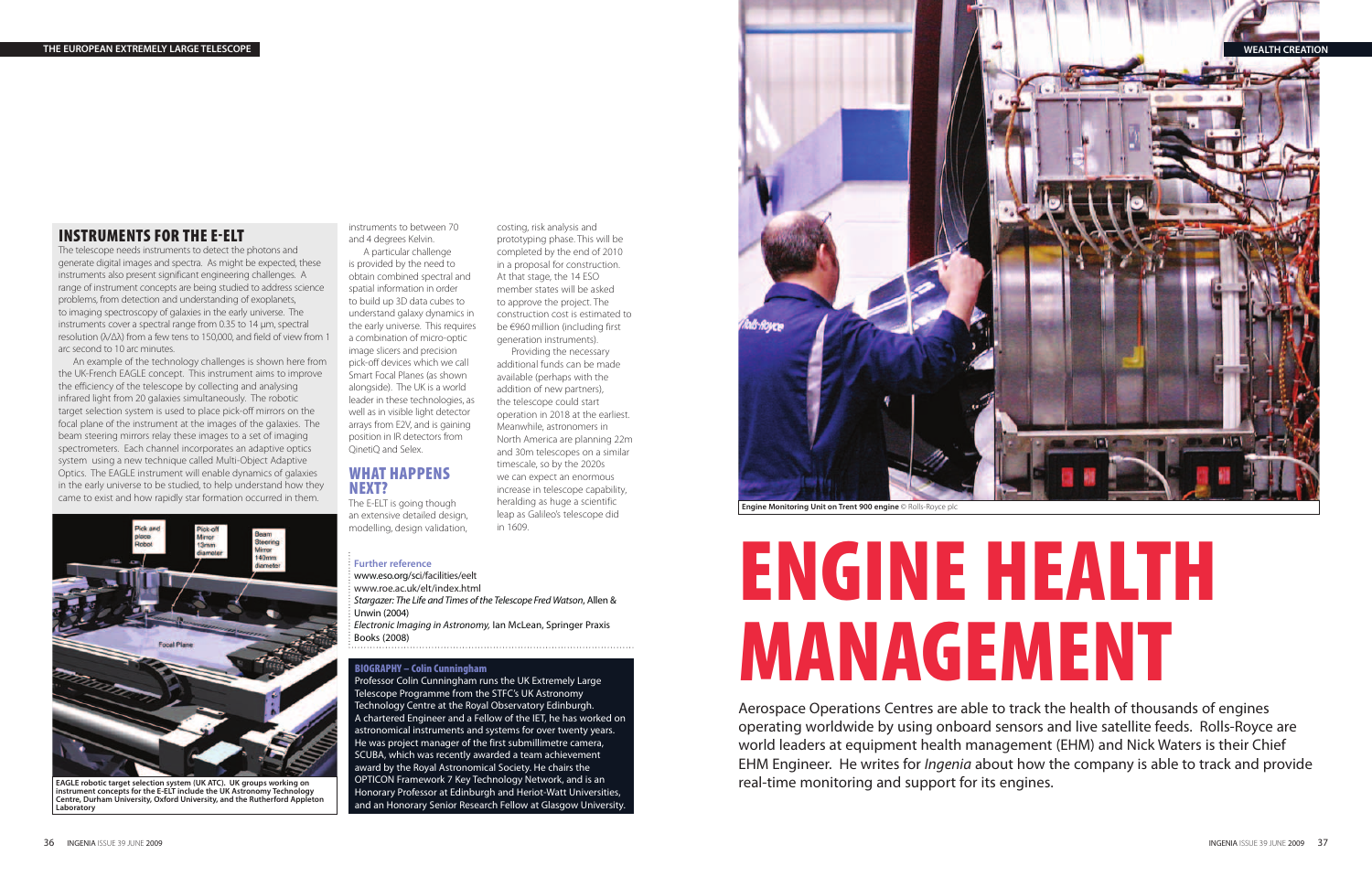of pressure and temperature sensors are fitted through the gas path of the engine to enable the performance of each of the main modules (including the fan, the intermediate and high pressure compressors, and the high, intermediate and low pressure turbines) to be calculated.

These sensors are fitted between each module, except where the temperature is too high for reliable measurements to be made. Vibration sensors provide valuable information on the condition of all the rotating components. An electric magnetic chip detector is fitted to trap any debris in the oil system that may be caused by unusual wear to bearings or gears.

Other sensors are used to assess the health of the fuel system (pump, metering valve, filter); the oil system (pump and filter); the cooling air system and the nacelle ventilation (nacelle is the cover housing – separate from the fuselage – that holds engines, fuel, or equipment on aircraft).

As engine operation can vary significantly between flights (due to day temperature or pilot selection of reduced thrust), data from the aircraft to provide thrust setting, ambient conditions and bleed extraction status is also used.

## **ACQUIRE**

Most modern large civil aircraft use an Aircraft Condition Monitoring System (ACMS) to acquire the data for EHM. This captures three types of reports:

The first are snapshots, where the sensor data listed above is captured and collected into a small report. This is carried out during take-off, during climb and once the aircraft is in cruise.

The second type is triggered by unusual engine conditions. Examples might be if an engine surged, or exceeded its TGT (Turbine Gas Temperature) limits during a take-off. These reports

the engine. This is used to look in more detail at the vibration spectrum, which helps to pick up problems with bearings or rotating components. It also provides a flexible computing platform so new EHM software can be rapidly deployed to detect specific problems.





**Engine Monitoring Unit on Trent 900 engine** © Rolls-Royce plc

contain a short time-history of key parameters to enable rapid and effective trouble-shooting of

the problem.

Variable **Stator Vanes** 

The final type is a summary, which is produced at the end of the flight. This captures information such as maximum conditions experienced during

the flight, and power reductions selected during take-off and climb. The Trent 900 is the first

engine to be fitted with a dedicated Engine Monitoring Unit as well as the ACMS. This engine-mounted system places a powerful signal processing and analysis capability onto

## **EHM IN ACTION AT ROLLS-ROYCE**

Increasingly airlines – and now defence forces, too – want to improve their own service and minimise unnecessary costs by concentrating on what they do best and avoiding tasks they can safely leave to others. Now, around half of the Rolls-Royce civil engines fleet is covered by long-term service agreements, with 80 per cent of new business incorporating long-term support elements. This trend sees airlines effectively turning over engineering and maintenance support to the engine maker and effectively buying service support 'by the hour'.

It is important to recognise that Engine health management (EHM) is primarily there to reduce maintenance cost and avoid service disruption. This support is in addition to the well-established safety systems confirmed by engine certification and managed by the airlines.

The driving force behind this service-focused ethos is the Operations Centre. The centre dealing with civil engines support in Derby is staffed by 170 people and there are also centres at Bristol, UK and Dahlewitz in Germany. They incorporate a 'front desk', occupied by a small team of experienced engineers monitoring the worldwide fleet, tracking trends and giving customers real-time advice 24/7, 365 days each year. They also hold a larger back-room team, whose key roles are to support immediate needs and to put the tools and processes in place for medium- and longterm technology, engineering, repair and overhaul, and logistics developments.

# **ENGINE HEALTH MANAGEMENT**

EHM is the cornerstone of the Operations Room effectiveness. It uses a range of sensors strategically positioned throughout the engine to record 20-30 key technical parameters several times each flight. EHM sensors are installed in a large proportion of the company's civil or a Rolls-Royce service engines fleet and EHM capability is provided for virtually all of the latest Trent family of engines.

EHM is essentially a technique for predicting when something might go wrong. It is especially useful in industries such as aerospace and medicine where the results of a technical failure could prove very costly indeed – so what EHM aims to do is avert a potential threat before it has a chance to develop into a real problem.

The EHM sensors in aeroengines monitor numerous critical engine characteristics such as temperatures, pressures, speeds, flows and vibration levels to ensure they are within known tolerances – or, more importantly still, to highlight when they are not.

In the most extreme cases air crew could be contacted,

but far more often the action

will lie with the operator's own maintenance personnel representative in the field to manage a special service inspection. Alternatively, if an engine replacement is required, one of the Centre's back-room team will arrange for the rapid supply of a spare or lease engine.

Longer term engineering projects can also benefit from the ever-deepening well of data, as causal analysis informs modification programmes for existing engines or trends feed into design strategies for lifing components and the system behaviour of future engines.

The EHM system for Rolls-Royce aero engines comprises five key stages: Sense – measuring various parameters within the

engine; Acquire – capturing this data at relevant periods during every flight; Transfer – transmitting data from the aircraft to the ground; Analyse – normalising data and detection of any unusual characteristics; and  $Act -$  providing advice to the maintainer so that corrective action can be made if necessary. For the Trent 900, which powers the A380, the system works in the following way:

## **SENSE**

The engine is permanently fitted with about 25 sensors. Many of these are multi-purpose as they are used to control the engine and provide indication of engine operation to the pilot as well as being used by the EHM system.

These are selected to make the system as flexible as possible. The main engine parameters – shaft speeds and turbine gas temperature (TGT) – are used to give a clear view of the overall health of the engine. A number



#### **ENGINE HEALTH MANAGEMENT**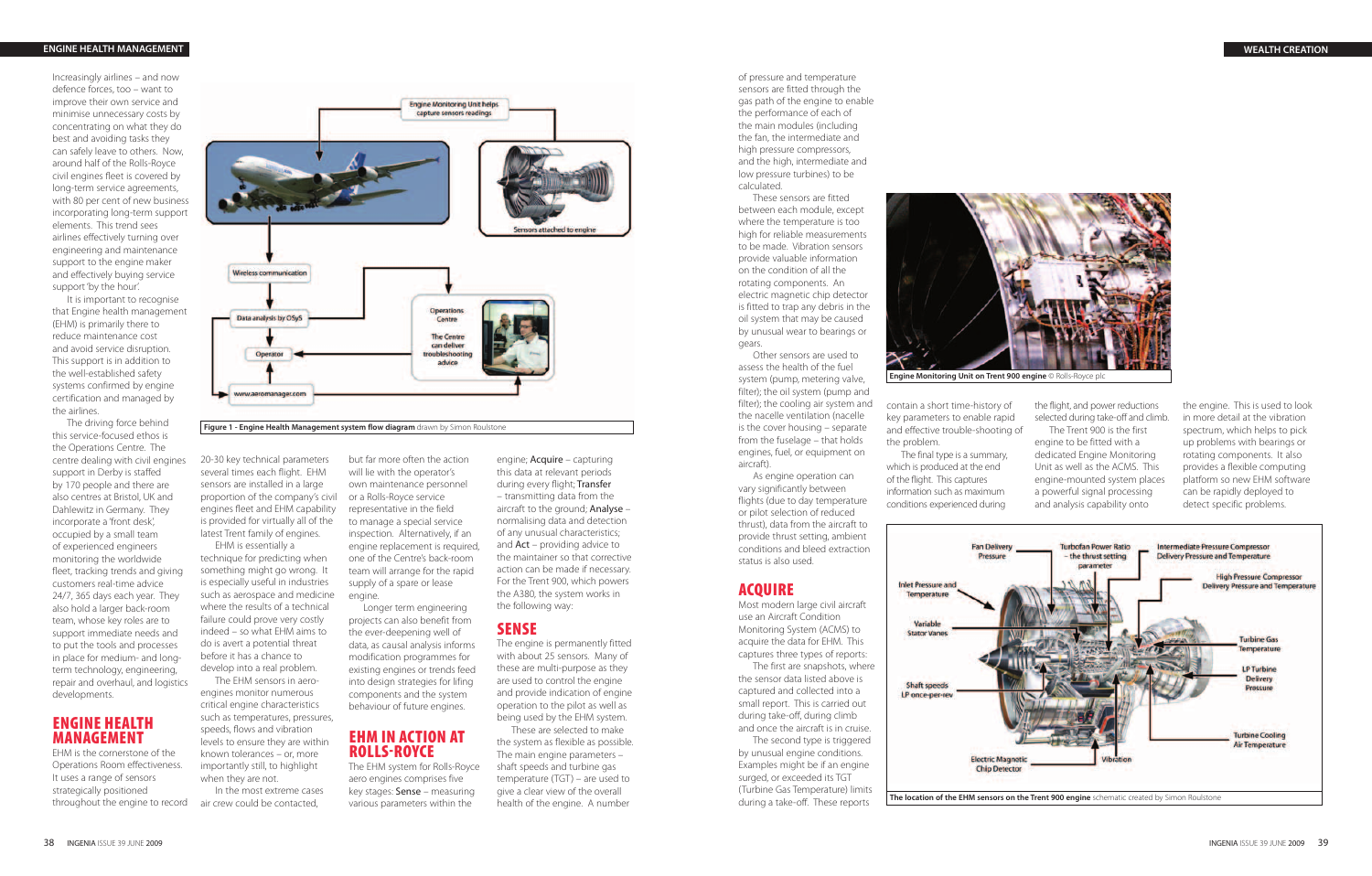the compressor efficiency to be made, and this is more sensitive to small changes than TGT.

Even if the change in performance is too small to detect, loss of any material from some compressor blades will change the balance of the HP rotor. As this rotates at around 12,000 rpm, the vibration characteristic of the engine will change. This can be detected by the simple tracked orders captured by the ACMS, or through more sophisticated vibration signal analysis within the EMU.

With multiple, independent, signatures to view, the OSyS

analysis system can detect that a significant change in the engine behaviour has occurred. From these signatures the Rolls-Royce engineers can determine that the most likely cause is damage to the HP compressor, and request the operator to carry out an inspection by using borescope equipment or even to deploy specialised on-wing maintenance procedures – see box titled On-wing Care. In 2008 alone, the use of EHM mitigated 75 per cent of potential civil engine in-flight events, often employing on-wing care techniques to

do so.

# **CIVIL**

Only about 10 per cent of the Centre's staff work as part of the front-desk team, which monitors flight operations as they happen and resolved around 3,600 technical queries in 2008. These experienced service engineers work 12-hour shifts around the clock, and shift patterns are designed to rotate staff so everyone works with a mix of different people and projects, thereby broadening their skills and product/fleet knowledge. Such a data-rich

environment also enables its back-room staff to co-ordinate technical campaigns with engine programme engineers, aimed at raising engine reliability, and to develop bestpractice maintenance schedules to reduce down-time for customer operations.

Most Operations Centre personnel are involved in 'back-room' roles managing key processes and less urgent requirements identified by the front-desk team. These include recording and analysing the steady inflow of technical data, managing specific service requirements to minimise operational disruption – such as timely provision of line-



**Rolls-Royce and OSyS engineers in Operations Centre in Derby**

# **TRANSFER**

A critical aspect of the EHM system is the transfer of data from aircraft to ground. The A380 uses the 'ACARS' digital datalink system as the primary method. This transmits the ACMS reports via a VHF radio or satellite link whilst the aircraft is in-flight. A worldwide ground network then transfers this data to the intended destination.

The positive aspect of this system is its robust nature and ability to distribute information worldwide. On the other hand, the size of reports that can be handled are very small (typically just 3kBytes), so the acquisition systems described above need to work within this limitation.

Future systems are being deployed to increase data volumes through wireless data transmission as the aircraft approaches the gate after landing. This will enable more data to be analysed, but will not be as immediate as ACARS, where data can be assessed well before the aircraft lands again.

## **ANALYSE**

As soon as the individual reports arrive at the specialist EHM analysts OSyS (Optimized Systems & Solutions, a subsidiary company of Rolls-Royce), they are processed automatically. The data are checked for validity and corrections applied to normalise them. For the snapshot data, this is always 'trended', so that subtle changes in condition from one flight to another can be detected. Automated algorithms based on neural networks are used to do this, and multiple sensor information is fused to provide the most sensitive detection capability.

When abnormal behaviour is detected, this is confirmed by an OSyS analyst based in the Operations Centre, before being sent to the aircraft operator and logged by the Rolls-Royce

Technical Help Desk. Manual oversight is still an important part of the process, as false alerts can cause unnecessary maintenance actions to be taken by airlines and these need to be avoided.

Trended data, and data from the other types of ACMS report, are also uploaded onto the Rolls-Royce aeromanager website, so that plane operators can easily view the health of their fleet of engines.

#### **ACT**

The EHM signature will typically highlight a change in an engine characteristic. As in the medical world, expert knowledge is then used to turn this symptom into a diagnosis and usually a prognosis. This is done by using the skills of expert Rolls-Royce engineers working with the OSyS analysts, to assess what the most likely physical cause of operator can confirm this and how urgently this needs to be carried out. For an engine that is showing gradual deterioration, for example, an inspection in several weeks time may be appropriate. If a step change in performance has been observed, inspection within the next 2-3 flights might be recommended. The Technical Help desk will discuss the recommendations with the operator (to manage the best fit with their planned operation) and will then regularly liaise with them until the problem is understood and any risk to the smooth operation of their service mitigated.

#### **THE SYSTEM IN ACTION**

To illustrate how this works in practice, consider an incident where an engine ingests a foreign object that causes some



damage to an HP compressor blade. This is unlikely to have any immediate effect on the engine operation, but the damage will steadily propagate over a number of flights until damage that is more substantial is done which will cause the engine to surge.

The EHM system monitors a number of independent parameters that can detect this before the compressor is degraded and a surge occurs. Damage to the compressor blades will reduce the efficiency, and therefore the engine will run hotter when trying to produce the same thrust. The trend of turbine gas temperature (TGT) flight by flight will therefore show a step change. Additional information from the P/T25 and P/T30 sensors (measuring pressure and temperature in front of and behind the high pressure compressor) will enable a simple calculation of

#### **ENGINE HEALTH MANAGEMENT**